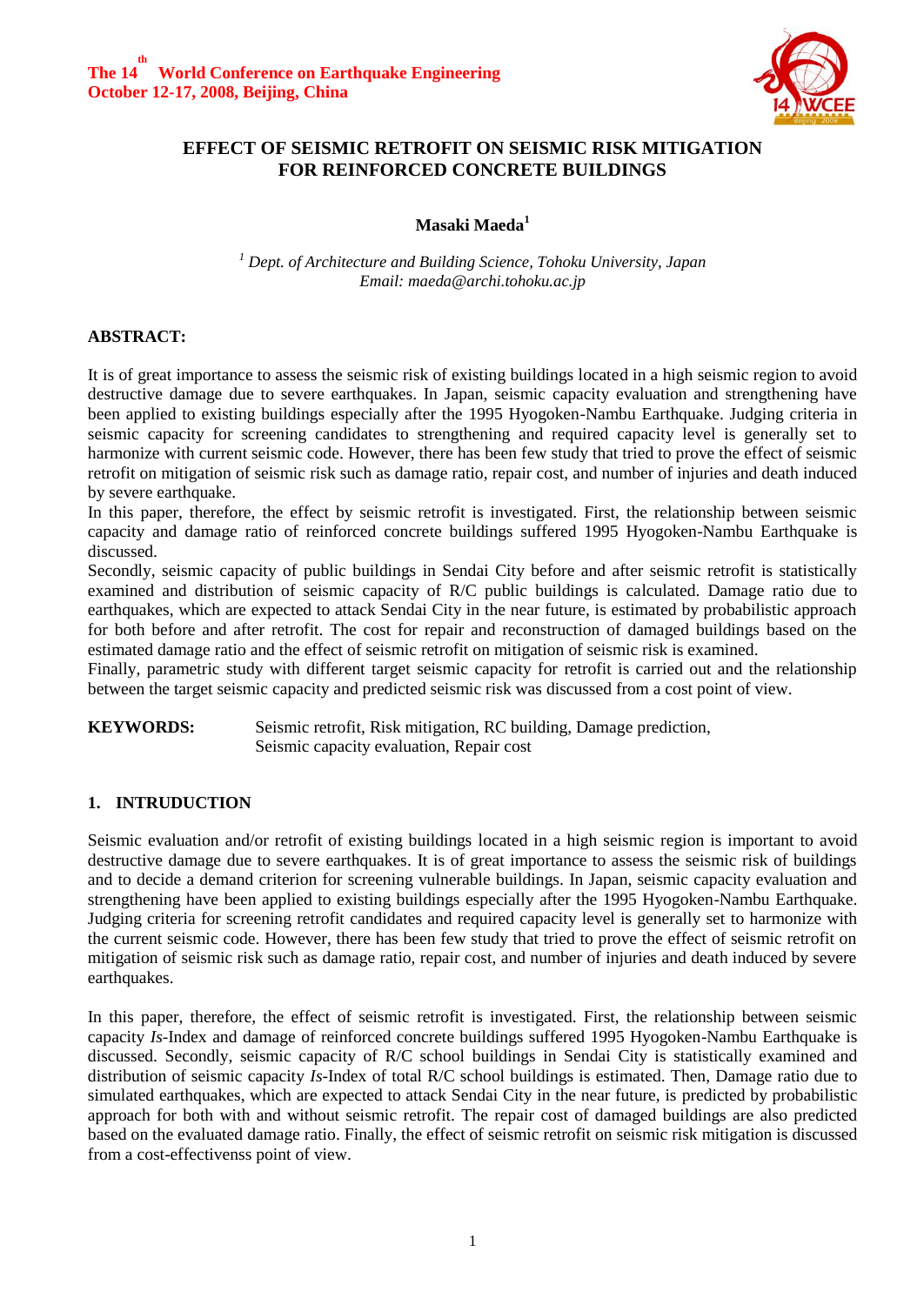

#### **2. DAMAGE TO REINFORCED CONCRETE BUILDINGS DUE TO THE 1995 HYOGOKEN-NAMBU EARTHQUAKE**

#### *2.1 Damage Statistics*

Damage survey and seismic capacity evaluation of reinforced concrete school buildings were carried out after the 1995 Hyogoken-nambu Earthquake by the Committee for School Buildings in the Architectural Insitute of Japan (AIJ 1997, Okada 2000). The working group for R/C structures investigated structural damage to a total of 631 reinforced concrete school buildings in Kobe City and other neighboring cities subjected to a strong ground shaking. Damage statistics was shown in **Figure 1**. Note that the Japanese seismic design codes for buildings were revised in 1971 and 1981. Specifications such as maximum spacing of hoops of reinforced concrete columns were revised to increase structural ductility in 1971, whereas the verification on the ultimate lateral load carrying capacity of designed structure by limit analysis or pushover analysis considering deformation capacity of members was required in 1981. Most of the buildings, which suffered from serious damage, were designed and constructed before 1981, and especially those before 1971 had extensive damage.

On the other hand, most new buildings designed according to the current seismic codes enforced in 1981 showed fairly good performance and prevented severe structural damage even under such strong ground motion, and the ratio of moderately or more damaged school buildings was only 8%. These results reveal that the seismic capacity of existing R/C buildings in Japan has been improved significantly due to revisions of the seismic design codes. However, it is necessary, as had been often pointed out before the earthquake, to identify seismically vulnerable buildings designed based on old seismic codes and to upgrade their seismic capacity.



**1995 Hyogoken-nambu Earthquake (Okada 2000)**

(1)

#### *2.2 Relationship between Seismic Capacity and Damage*

**Figure 2** shows the relationship between the seismic capacity index (*Is*-Index) and construction age of 82 R/C school buildings, where *Is*-Indices of each building are evaluated by the "Japanese Standard for Seismic Capacity Evaluation of Existing Reinforced Concrete Building"(JBDPA 1990). *Is*-Index can be calculated by Eq.(1) at each story and each direction.

 $I_s = E_0 \times S_D \times T$ 

*E*<sup>0</sup> is a basic structural index calculated from the product of strength index (*C*), ductility index (*F*), and story index ( $\phi$ ), i.e.,  $E_0 = \phi \times C \times F$ . *C*-Index denotes the lateral strength of the buildings in terms of shear force coefficient. *F*-Index denotes the ductility index of the building ranging from 0.8 (extremely brittle) to 3.2 (most ductile), depending on the sectional properties such as bar arrangement, member proportion, shear-to-flexural-strength ratio etc.  $\phi$  is a modification factor to allow for the mode shape of the response along the building height.  $S_D$  and *T* are reduction factors to modify  $E_0$  in consideration of structural irregularity and deterioration after construction, respectively.

The Seismic Evaluation Standard recommends as the demand criterion that *Is*-Index higher than 0.6 should be provided to prevent major structural damage or collapse. This criterion is based on the correlation study from the past earthquake damage and the calculated indices for the damaged buildings. Past experiences of the 1968 Tokachi-Oki, 1978 Miyagi-ken-Oki and other earthquakes reported that buildings with *Is-*Indices higher than 0.6 escaped severe damage or collapse. As can be found in **Figure 2**, *Is*-Indices for most of the buildings constructed before 1971 were less than 0.6, whereas they were more than 0.6 for those constructed after 1981. As mentioned earlier, the Japanese seismic design codes for buildings were revised in 1971 and 1981. The results shown in **Figure 2** indicated that seismic capacity of reinforced concrete school buildings in Japan were successfully improved due to the revisions of seismic design codes.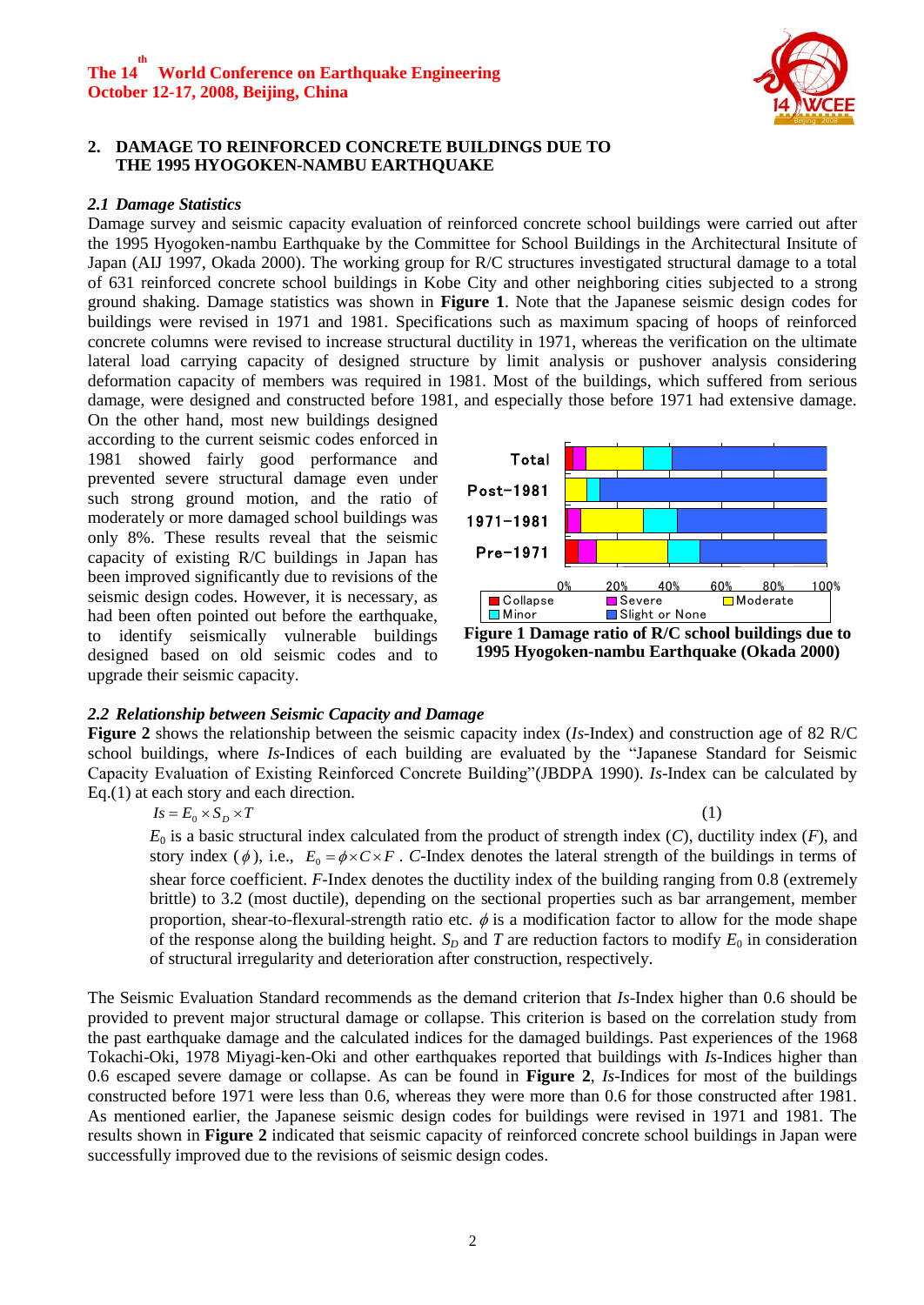



Figure 2 Construction age vs. seismic capacity *Is*-Indices of R/C school buildings



Figure 3 The second seismic performance indices and damage indices

**Figure 3** shows the relationship between *Is*-Index and damage level indices *R*-Index proposed in "Japanese Standard for Damage Level Classification of Reinforced Concrete Building"(JBDPA 2001). A fair correlation was observed between calculated *Is*-index and observed damage. Most of the buildings with *Is* values lower than 0.4 had major damage. Most buildings with *Is*-values lower than 0.3 were severely damaged or collapsed (*R* < 60). Those with *Is* values of 0.4 through 0.6 were moderately damaged or more. Many buildings with *Is* values higher than 0.6 avoided severe damage and had minor damage or less (*R* > 80). However, it should be noted that serious damage (*R* < 60) was observed in six buildings although their *Is* values were higher than 0.6, which was different from the past experiences. One of the possible reasons for such serious damage may be their failure modes different from other buildings with serious damage. These buildings were ductile frame structures with relatively lower lateral strength (*C*-Index) but large deformation capacity (*F*-Index). In these buildings, relatively ductile failure modes such as flexural failure, bond splitting failure etc., which might have more deformability than other buildings with brittle failure, were found. *Is*-Index of 0.6 is generally regarded as an effective demand criterion for screening seismically vulnerable buildings even though the exceptions mentioned above were found.

#### *2.3 Evaluation of Relationship between Seismic Capacity Is-Index and Damage Provability*

**Figure 3** suggests damage to buildings is not deterministic but probabilistic, and uncertainty should be taken into account to assess seismic damage. Therefore, the relationship between *Is*-Index and damage probability was derived from the statistical data. **Figure 4** shows the distribution of *Is*-Indices of R/C school buildings with different damage levels, which was approximated by a log-normal probability density function. Seismic intensity VI and VII on JMA scale were observed in the affected area. The distributions of *Is*-Indices were estimated for each seismic intensity. **Table 2** shows damage ratio for seismic intensity VI and VII in Nishinomiya City and eastern part of Kobe City, where damage level of all the R/C school buildings was investigated by the AIJ's committee. The relationship between *Is*-Indices and damage probability can be obtained as shown in **Figure 5**, by summation of *Is*-Index distributions (**Figure 4**) for each damage level multiplied by the damage ratio (**Table 2**). The figure indicates that damage probability decrease with increase of Is-Indices. Estimated provability for moderate or more damage at Is=0.7 is 4% and 16% for seismic intensity of VI and VII, respectively.



(**b**) **Seismic intensity VI Figure 4** *Is***-Index distribution of buildings with different damage level**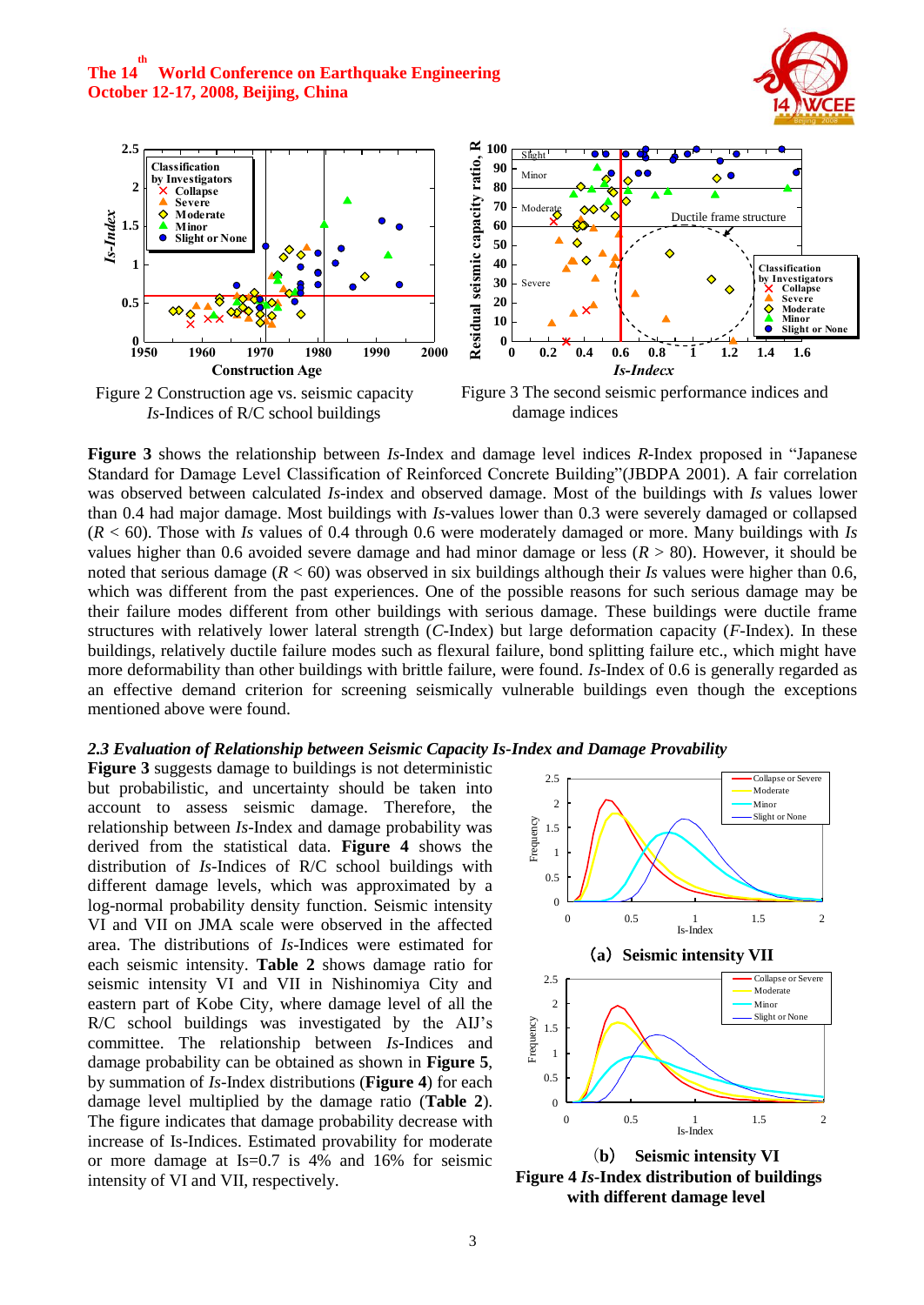

Japanese seismic intensity scale was revised in 1996 and Intensity V and VI were divided into "*upper*" and "*lower*". The revised seismic intensity is measured automatically with seismic intensity meters and announced rapidly to the public and officials (JMA). JMA seismic intensity I is calculated by Eq.(2)

| Table 2 Damage ratio in the area of seismic intensity of |
|----------------------------------------------------------|
| VI and VII                                               |

| Seismic<br>Intensity | Slight or<br>None | Minor       | Moderate    | Severe or<br>Collapse | Total       |
|----------------------|-------------------|-------------|-------------|-----------------------|-------------|
| VII                  | 99<br>60.0%       | 25<br>15.1% | 26<br>15.8% | 15<br>9.1%            | 165<br>100% |
| VI                   | 202<br>83.5%      | 24<br>9.9%  | 14<br>5.8%  | 0.8%                  | 242<br>100% |

 $I = 2log A + 0.94$ (2)

Where, *A*: acceleration value, of which exceeding time is equal to 0.3 sec during an earthquake.

Fragility curves for the new JMA seismic intensity were derived from the relationship between damage ratio and *Is*-Indices (**figure 5**). Damage provability for seismic intensity VI and VII were employed in the estimation and accumulated log-normal function was employed to approximate the fragility curve for each *Is* vakue. Obtained fragility curves are shown in **Figure 6**.





#### **3. SEISMIC CAPACITY OF R/C SCHOOL BUILDINGS IN SENDAI CITY**

### *3.1 Progress of Seismic Evaluation and Retrofit of School Buildings in Sendai City*

After the "Law for promotion for seismic retrofit" was enforced in 1995, the Ministry of Education has been promoting seismic retrofit of school buildings throughout Japan. In the screening of retrofit candidates,  $Is = 0.7$ 

is recommended as a demand criterion for school buildings, considering importance factor. The authors investigated the state of practice on seismic evaluation and retrofit of R/C school buildings in Sendai City. Result is shown in **Table 3**. In Sendai City, approximately 40% of 440 R/C school buildings, which are constructed after 1982 according to the current seismic codes, are considered to be provided with sufficient seismic capacity, whereas candidates for seismic evaluation and retrofit are as many as 60% (256 buildings). Sendai City began seismic evaluation and retrofit of the 256 buildings in 1996 and 234 have been already evaluated until 2003. As a result of the evaluation, a quarter of the evaluated buildings were provided with Is-Index of larger than required

**Table 3 Comparison of progress on seismic retrofit between in Sendai City and Japan**

| Number of Buildings |                                                       | Sendai<br>City | Japan   |
|---------------------|-------------------------------------------------------|----------------|---------|
|                     | Total                                                 | 440            | 151,624 |
|                     | Higher seismic capacity<br>(retrofitted or post-1982) | 349            | 69,588  |
|                     | Ratio                                                 | 79.3%          | 45.9%   |
|                     | Constructed before 1981                               | 256            | 100,243 |
|                     | Higher seismic capacity<br>(retrofitted or post-1982) | 165            | 18,207  |
|                     | Ratio                                                 | 64.5%          | 18.2%   |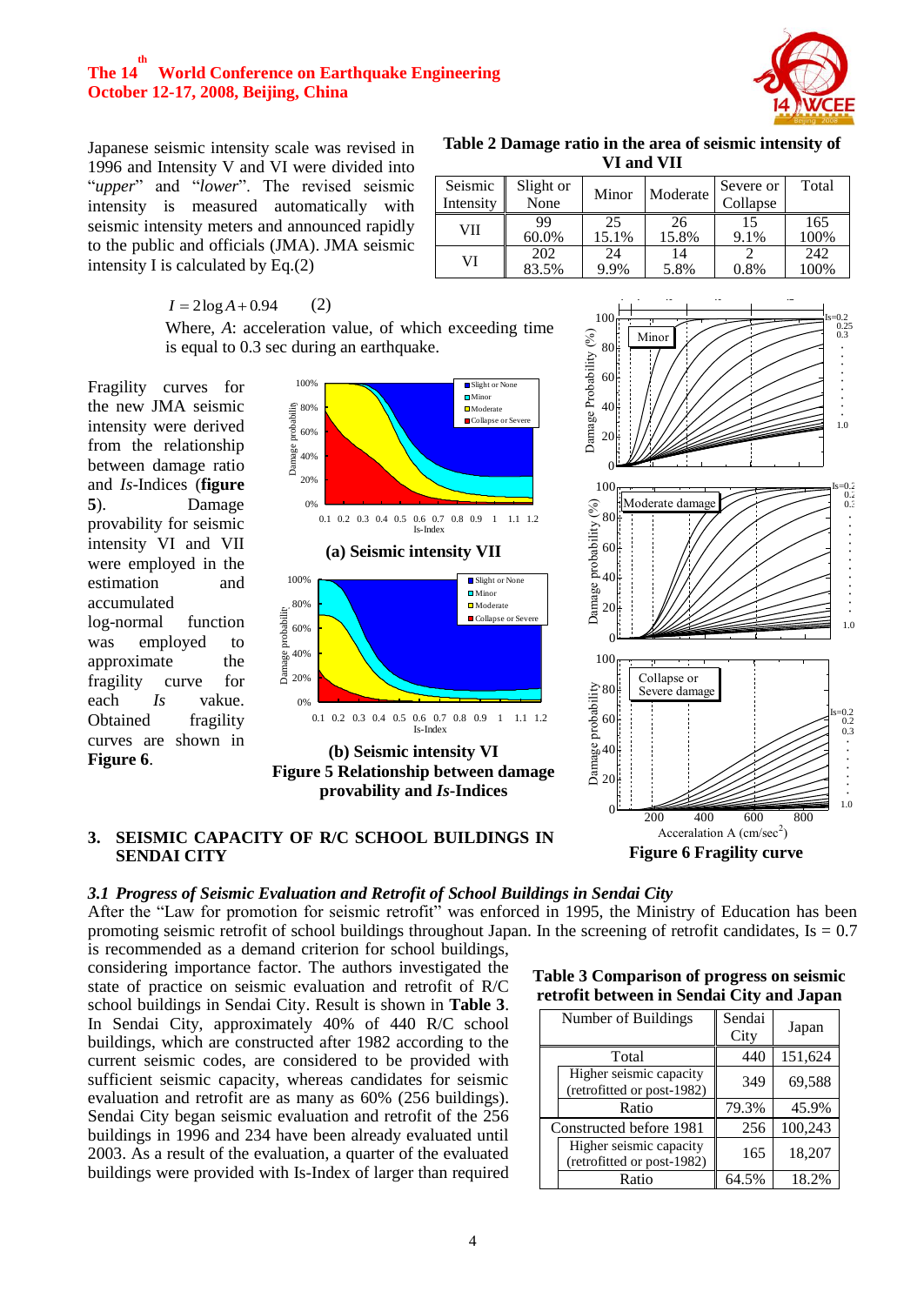

capacity of 0.7, whereas the rest (171 buildings) were judged as vulnerable and necessary to be retrofitted. Five buildings of the 171 candidates have been reconstructed and 97 buildings have been retrofitted until the end of 2005. Assuming that the building constructed after 1982 and already retrofitted are provided with sufficient seismic capacity, approximately 80% of R/C school buildings in Sendai City are seismic resistant. This ratio indicates seismic retrofit in Sendai City is making rapid progress comparing with school buildings throughout Japan as shown in **Table 3**.

### *3.2 Estimation of Is-Index Distribution*

Histogram of *Is*-Index of the 243 evaluated buildings is shown in **Figure 7**. As can be seen from the figure, Is-Indices of most of "pre-1971" buildings are lower than 0.7, whereas the distribution of *Is*-Index shifts larger as the generation of the building becomes younger. Most of *Is*-Indices after retrofit of 97 buildings were concentrated around 0.75 (0.75 in an average with standard deviation of 0.11), because target capacity for retrofit *Iso*-Index of 0.7 is employed in Sendai City. 数

Distribution of *Is*-Index of total school buildings in Sendai City was estimated based on the distributions obtained here. In the estimation following states were considered:

- (a) *Without retrofit*: seismic upgrade of vulnerable buildings is not carried out at all. This state corresponds to the situation before 1995.
- (b) *Present state*: 97 buildings of the 171 vulnerable buildings have been upgraded and 5 buildings have been reconstructed (Figure 7). As a result, approximately 80% of total buildings are provided with 0.7 or larger *Is*-Index.
- (c) *Retrofit completed*: all the existing vulnerable building have been retrofitted so that *Is*-Index exceeds required seismic capacity, *Iso*-Index.
- First, the buildings are categorized into 4 groups;
- (a) Vulnerable buildings not yet retrofitted
- (b) Retrofitted buildings
- (c) Buildings needless to be retrofitted (Is>Iso)
- (d) Buildings constructed after 1982

Then, histograms of each category multiplied in accordance with the number of the buildings were added up, assuming that distribution shape of each category is maintained if the number of building increased or decreased. Obtained histograms are shown in **Figure 8** together with type II asymptonic extreme-value distribution function.

#### **4. SEISMIC RISK ASSESSMENT FOR R/C SCHOOL BUILDINGS IN SENDAI CITY**

#### *4.1 Procedure of Seismic Risk Assessment*

Seismic risk assessment of R/C school buildings in Sendai City was carried out using *Is*-Indices distribution and damage provability estimated above. Miyagiken-oki earthquake and Nagamachi-Rifu Fault earthquake were employed in the





**(b) After retrofit of retrofitted building Figure 7 Histogram of** *Is***-Index of evaluated school buildings in Sendai City**



**Figure 8 Estimated distribution of Is-Index for total school buildings in Sendai City**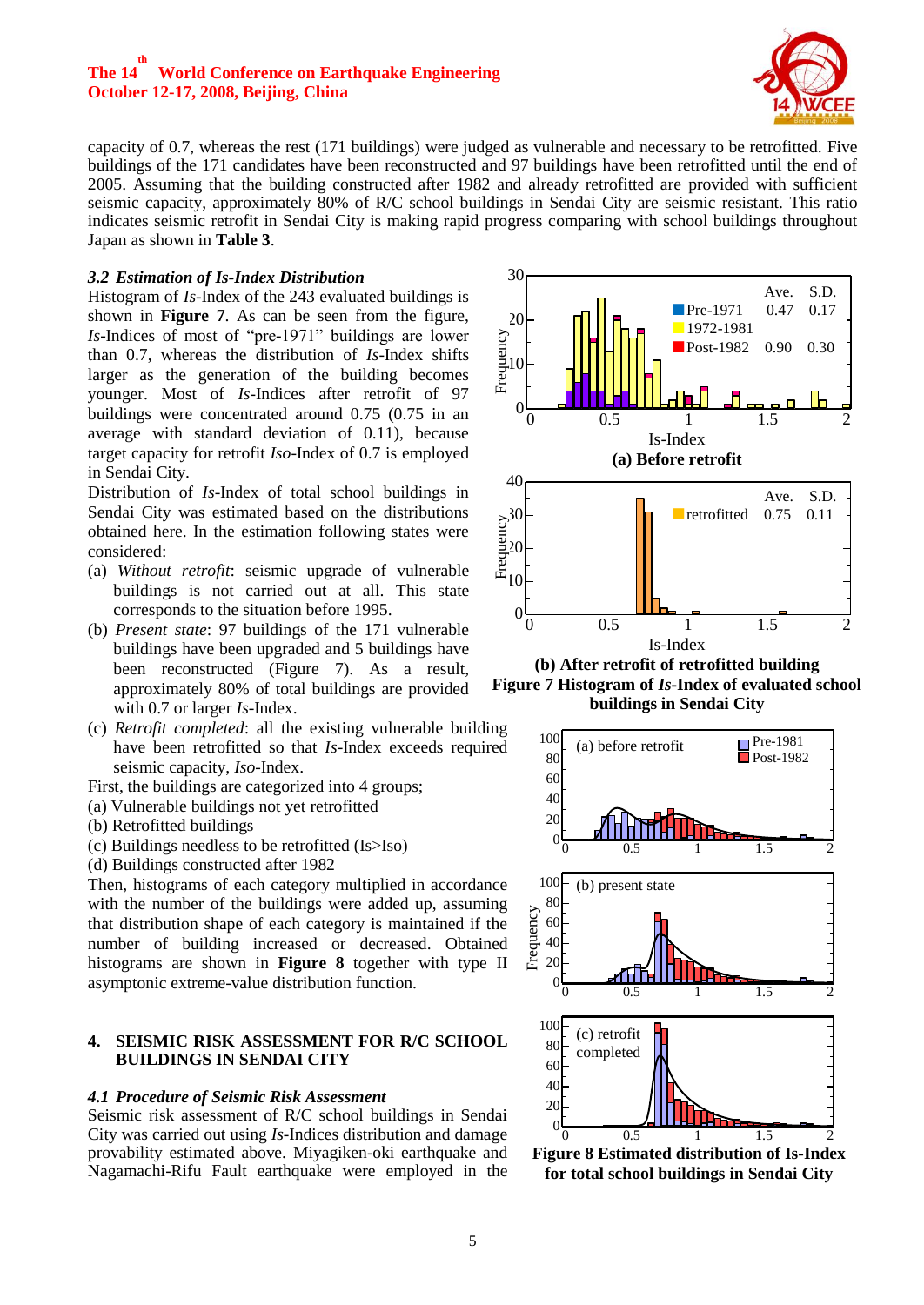

assessment considering past damaging earthquakes and affecting active faults. Miyagiken-oki earthquake, of which average return period is 37 years, is most hazardous earthquake in the region. The probability of occurrence in 20 years is approximately 90% according to the investigation by the Japanese Headquarters for Earthquake Research Promotions. The epicentre is located on off-coastal of Miyagi Prefecture. The 1978 Miyagiken-oki Earthquake induced severe damage in Miyagi Prefecture [6]. Nagamachi-Rifu Fault is an active fault located beneath Sendai City downtwon in the north-south direction. Return period of Nagamachi-Rifu Fault earthquake is considered longer than thousand years, therefore provability of occurrence is smaller than that of Miyagiken-oki earthquake. However, the damage may be expected larger if it occurred. Regional distribution of predicted seismic intensity in JAM scale due to the two earthquakes is shown in **Figure 9** (Sendai City 2002). Human activity is concentrated in the eastern part of the city, where larger intensity is predicted as shown in **Figure 9**. 88% of schools is located in the region of intensity "VI-" for Miyagiken-oki earthquake, whereas  $92\%$  are in the region of intensity "VI+" for Nagamachi-Rifu earthquake.



Seismic risk assessment of R/C school buildings against the two hazardous earthquakes was carried out. *Is*-Index distributions in case of (a) "without retrofit", (b) "present state" and (c) "retrofit completed" were employed in the damage assessment in order to discuss the effect of retrofit on mitigation of damage. In addition, *Is*-Index distributions in case that required seismic capacity

*Iso*-Index was reduced from 0.7 to 0.4, 0.5 and 0.6 were considered. Procedure of assessment is as follows:

- (1) Damage ratio of R/C school buildings was calculated based on the predicted seismic intensity at the site of each building and fragility-curve shown in **Figure 6**.
- (2) Economical and human damage was estimated using calculated damage ratio. Repair costs for damaged buildings was evaluated and compared with the costs for strengthening of the vulnerable buildings before earthquake. The number of killed or injured was also estimated based the damage ratio.

#### *4.2 Damage Ratio Estimation of R/C School Buildings*

**Figure 10** shows predicted damage ratio due to the two earthquakes. Damage ratio was calculated using the damage probability corresponding to the median of acceleration *A* in each seismic intensity range in **Figure 6**. In **Figure 10**, "*without retrofit*" and "*present state*" indicate damage ratio before seismic strengthening began and in the present state (102 buildings of 173 vulnerable ones have been retrofitted), respectively. *Iso*=0.4, 0.5, 0.6 and 0.7 indicate the results assuming seismic retrofit of all the buildings with *Is*-index of lower than *Iso*-Index have been completed. Note that *Iso* of 0.7 is, as mentioned earlier, recommended generally as required *Is*-Index for school buildings in Japan. Cases with *Iso* of 0.4, 0.5 and 0.6 were considered in order to discuss the effect of seismic retrofit.



**Figure 10 Predicted damage ratio**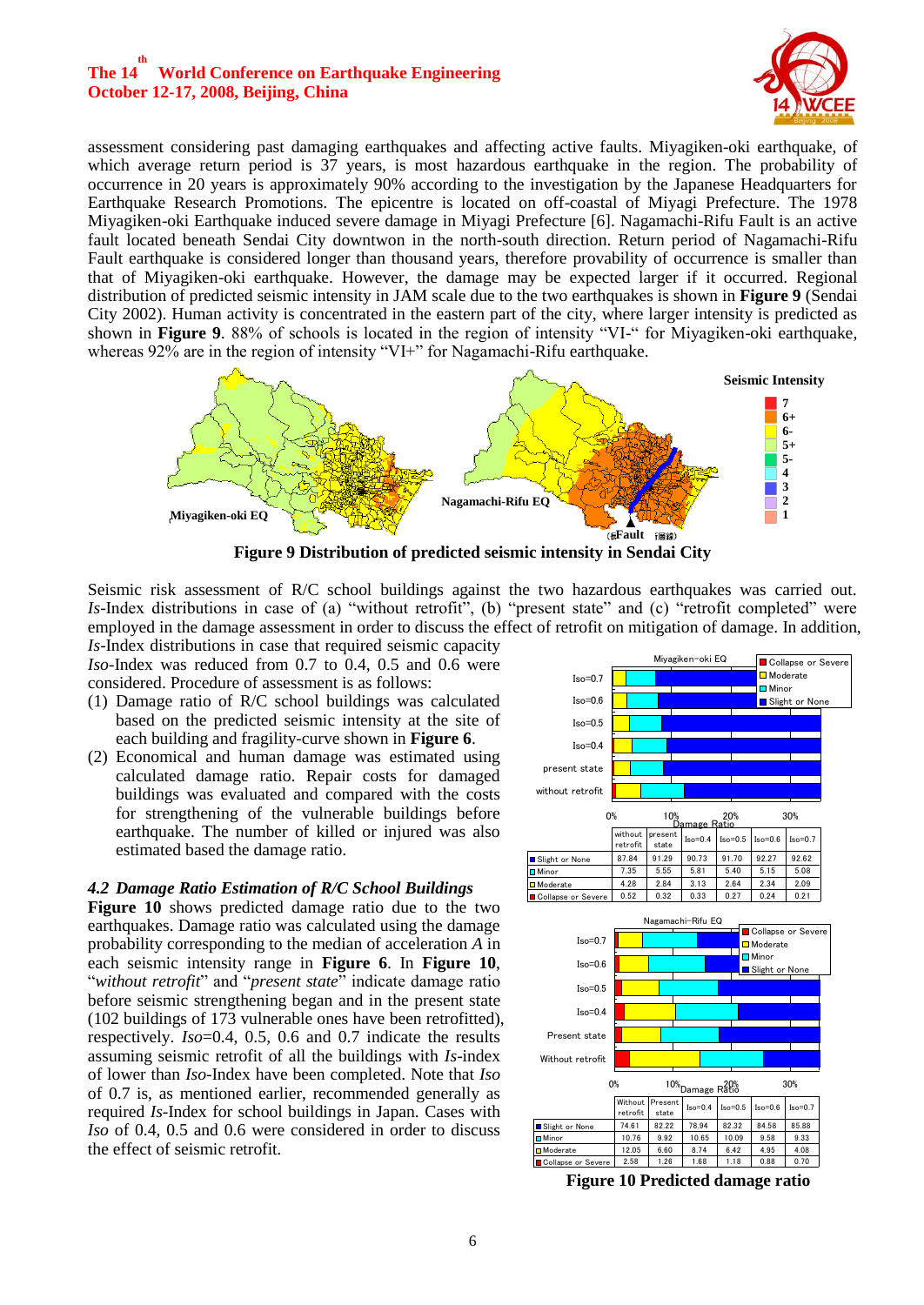

The ratio of severe, moderate and minor damage to school buildings due to the 1978 Miyagiken-oki Earthquake is reported to be 1.2%, 3.7% and 7.3%, respectively. Predicted damage ratio without retrofit for Miyagiken-oki earthquake agrees well with these damage experiences. Damage ratio of heavy damage due to Nagamati-Rifu earthquake, which is an inland earthquake, is predicted much larger than that due to Miyagiken-oki earthquake. Comparing before and after retrofit, the effect on mitigation of potential risk can be found. Predicted ratio for moderate or more damage in present state was reduced to 50-60% of those before retrofit by the seismic strengthening of the 102 vulnerable buildings.

#### *4.3 Assessment of Repair Cost*

The cost for retrofitting the vulnerable buildings before the earthquake and repair cost of the damaged buildings were evaluated using the predicted damage ratio. Evaluation procedure is as follows;

(1) Cost for retrofit,  $C_{Rt}$ , of each building can be calculated by Eq.(3)

 $C_{Rt} = U_{Rt} \times A_f \times 10 \Delta Is$ (3)  $\Delta Is = R \, Is - Is$  (4) Where,  $U_{Rt}$ : unit cost for retrofit per floor area required to increase 0.1 in  $Is$ -Index,  $A_f$ : total floor area of the building, *RIs*: Is-Index after retrofit, Δ*Is*: increase in Is-Index

**Table 4** shows costs for retrofit of the 97 school buildings in Sendai City. The average *Is*-Index after strengthening, <sub>*RIS*</sub>, was 0.75 and total expense was 5,020 million yen. These gives a unit retrofit cost  $U_{Rt}$  5,400(yen/ m<sup>2</sup> $\Delta$ Is0.1), which is retrofit cost per floor area required for increase 0.1 in *Is*-Index.

(2) Repair cost,  $C_{Rp}$ , can be be calculated by Eq.(5).

$$
C_{Rp} = \sum A_f \times (U_1 \times D_1 + U_2 \times D_2 + U_3 \times D_3)
$$

Where,  $\sum A_f$ : total floor area of all the school buildings in Sendai City  $(=1,019,827m^2)$ ,

 $U_1$ ,  $U_2$ ,  $U_3$ : unit repair costs for collapsed or severely damaged, moderately damaged, and minor damaged buildings, respectively,

 $D_1$ ,  $D_2$ ,  $D_3$ : damage ratio of collapsed or severely damaged, moderately damaged, and minor damaged buildings, respectively.

**Table 5** shows statistical data of repair costs per floor area derived from investigation of school buildings damaged due to the 1995 Hyogoken-nambu Earthquake (Maeda 2002). Note that costs for reconstruction is shown in collapsed or severely damaged buildings, because almost of severely damaged buildings were demolished and reconstructed after the earthquake.

Evaluated costs for retrofit and repair are shown in **Figure 11**. In the figure, upper and lower limit of repair costs, corresponding to maximum and minimum damage provability in each range of seismic intensity in Figure 6, are also shown. The costs for retrofit spent until 2003 exceeds predicted repair costs without retrofit for Myagiken-oki earthquake, though the repair costs are reduced by strengthening of 97 buildings. The median of summation of retrofit and repair costs for every case is larger than predicted repair cost without retrofit. The upper limit of the summation is lowest for Iso=0.4, and the costs **Figure 11 Predicted repair and retrofit costs**

**Table 4 Cost for retrofit of R/C school buildings in Sendai** 

|                             | Total floor area<br>УAf | Average<br>ΔIs | Total<br>retrofit<br>cost | Unit retrofit cost              |
|-----------------------------|-------------------------|----------------|---------------------------|---------------------------------|
| Retrofitted<br>97 buildings | $265,472 \text{ (m}^2)$ | 0.35           | 5,020<br>(million<br>yen) | 5,400<br>$(yen/m^2 \Box Is0.1)$ |

**Table 5 Repair cost of school buildings suffered the 1995 Hyogoken-nambu Earthquake (Yen/m<sup>2</sup> )**

| Damage level     | Collapse or<br>Severe       | Moderate | Minor | Slight<br>or<br>None |
|------------------|-----------------------------|----------|-------|----------------------|
| Unit repair cost | 213,000<br>(reconstruction) | 17,200   | 3,100 |                      |

(5)